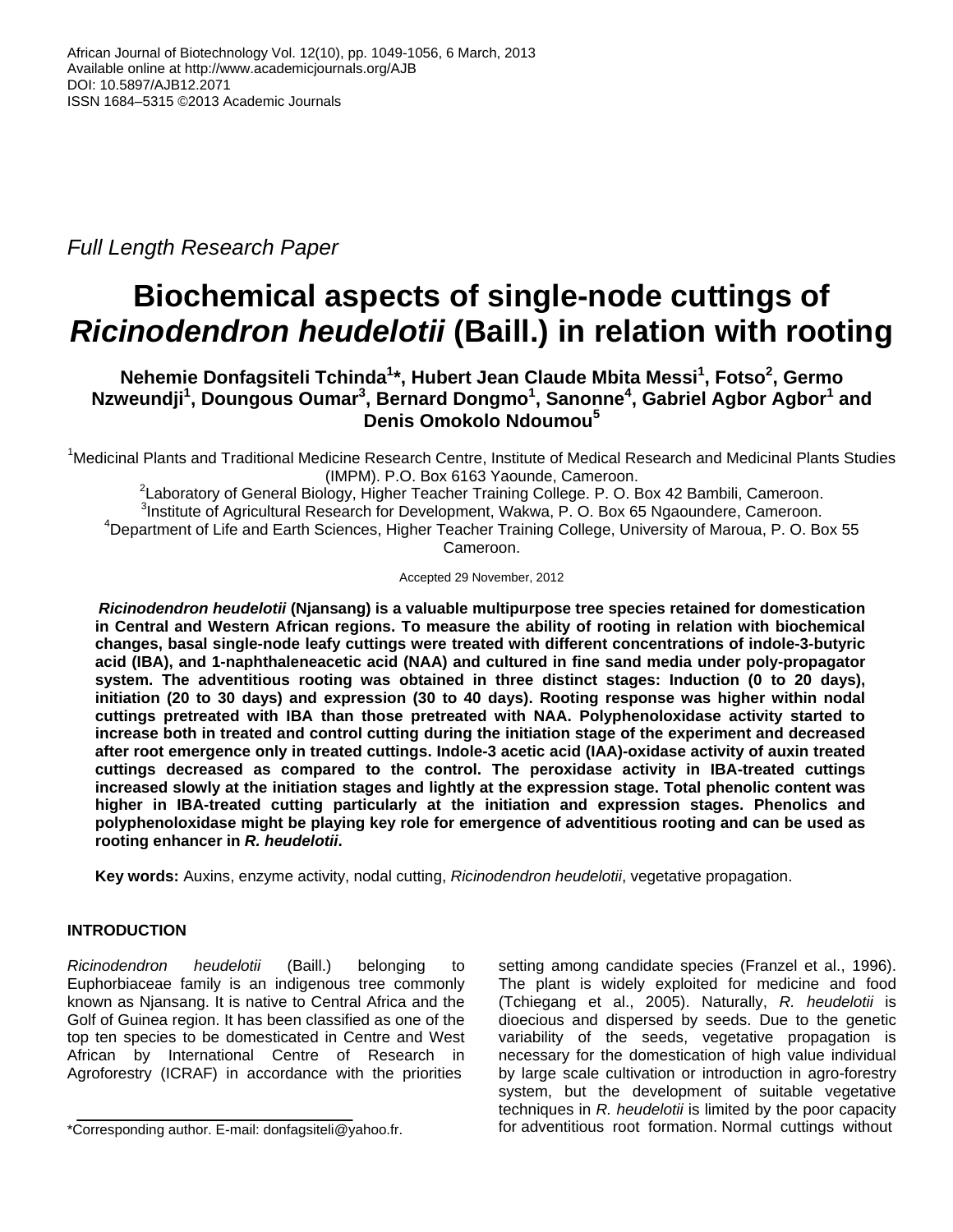treatment of growth regulators are difficult for rooting. The formation of adventitious root from cuttings is influenced by a number of internal and external factors which include phytohormones (Hausman, 1993; Liu and Reid, 1992). It is well established that auxins play central role in the determination of rooting capacity, which is essential for vegetative propagation. Yet the mechanism of this physiological response is still disputed (Fagaca and Fett-Neto, 2005). Indeed, plants undergo profound changes in their enzyme expression. The formation of adventitious roots involves the process of re-differentiation, in which predetermined cells forms the root primordia.

Indole butyric acid (IBA) is the most widely used auxin because of its high ability to promote root initiation (Rout et al., 1999) and its great stability in comparison to 1 naphtalene acetic acid (NAA) and indole-3-acetic acid (IAA). Positives correlations between IBA and rooting have been reported (Alvarez et al., 1989; Tchoundjeu et al., 2002). Changes in enzyme activities which regulate different biochemical pathways example proteins, carbohydrates, phenolics during the rooting process in cuttings have been investigated (Druege et al., 2000; Kanmegne and Omokolo, 2003).

Changes in peroxidase activities have been proposed as molecular marker for rooting (Beffa et al., 1990). Studies showed that rooting occurs when peroxidase activity increased (Mark et al., 2004) and this activity is similar to those of IAA oxidase. Phenols also play a major role in root process but their effect is under control of the biochemical endogenous level in cuttings. They are the main substrate of peroxidases and their preferential oxidation by peroxidase prevents peroxidase-catalysed oxidation of auxin (Racchi et al., 2001). Polyphenols oxidase in presence of oxygen catalyses oxidation of phenolic compounds and plays a major role in organization and development of root primordial. So, the control of the rooting process by phytohormones and the knowledge of biochemical events associated with root induction and expression are useful, as they will permit the improvement of rooting procedures in Njansang. Furthermore the specific action of auxins or the interaction with other endogenous compounds in rooting of various plant species was reported.

The present investigation was carried out to determine the role of auxin treatment on rooting and evaluate changes of peroxidase, polyphenol oxidase and IAA oxidase activities as well as endogenous phenolic content during root development from cuttings of *R. heudelotii*.

## **MATERIALS AND METHODS**

#### **Study site and stock plant production**

This study was conducted from March 2010 to September 2010 in a propagation unit established in the nursery at the Institute of Medical Research and Medicinal Plants Studies in Cameroon (IMPM) at Yaounde in the Centre region of Cameroon, located at

latitude 3° 51' N and longitude 11° 25' E., approximately 813 m above sea level. Average rainfall is 1692 mm and is bimodally distributed (Segalen, 1967). Mature seeds of *R. heudelotii* were collected from at least 30 randomly selected trees, located in Yaounde (site described above). Seeds were bulked before sowing at nursery. The resulting seedlings were planted near the nursery and used as cutting source for the present trial.

#### **Preparation of cuttings and propagation system**

Basal single-node leafy cuttings used for this trial were harvested from stock plant, at the beginning (April, May 2010) of the rainy season. The base of each cutting was dipped for 1 h in 0, 50, 100, 200 and 300 µg/l IBA and NAA solution. The propagation media were composed of fine sand (FS), treated with a systemic fungicide (Benlate) prior to use. The propagator  $(1.5 \times 0.5 \times 1 \text{ m})$  was built with local material and providing an internal irradiance of 20 to 32%. Basal single-node leafy cuttings were inserted into a rooting bed in a randomised complete block design with three replications. Each five treatments (including control) contained 15 cuttings, giving a total of 450 cuttings for the whole experiment (15 cuttings  $\times$  05 treatments  $\times$  02 phytohormones  $\times$  3 replications). Cuttings were assessed every five days interval up to 40 days for survival and rooting rate, number and length of roots.

Subsequently, in a separate experiment, cuttings were treated with the best concentration of each auxin (100 µg/l IBA and 200 µg/l NAA) for biochemical analysis. The experimental unit was made up of 15 cuttings giving a total of 135 (15 cuttings x 3 treatments x 3 replications). The base (about 0.5 cm of the rooting zone) of the IBA and NAA-treated and untreated cuttings (control) of *R. heudelotii* were collected after 10, 15, 20 25, 30, 35, 40 days of transferring to rooting medium for biochemical analysis.

#### **Enzyme preparation and assay**

Proteins were extracted by homogenizing 1 g fresh weight of tissues (base of cutting) in mortar with 10 ml of 50 mM potassium phosphate buffer pH 6.0. The homogenate was then centrifuged at 4°C for 30 min at 6000 g and the supernatant was taken off. The pellet was re-suspended in potassium- phosphate buffer and recentrifuged under the same conditions as before, and the new supernatant was added to the first. Protein concentrations were determined according to the method of Bradford (1976) and, bovine albumin was used as the standard.

## **Polyphenol oxidase assay**

Polyphenol oxidase (PPO) activity was determined by measuring the increase in absorbance at 330 nm according to the study of Van Kammen and Broumer (1964). The reaction mixture incubated at 25°C contains: 2.7 ml of 1/15 M phosphate buffer pH 6.1 and 0.3 ml of 10 mM cathecol. The reaction was initiated by adding 40 ml of enzymatic extract. The enzyme activity was determined according to the change in optical density at 330 nm after 30 s. This activity was expressed on a fresh weight basis, compared to the protein content.

#### **Peroxidase assay**

Peroxidase activity was determined according to Thorpe and Gaspar (1978) method by monitoring the formation of guaïacol at 420 nm. Five milliliter (5 ml) of reaction mixture (1V of 0.2%  $H_2O_2$ ; 2V of 1% guaïacol; 5V of 1/15 M phosphate buffer pH 6) was added to 10 µl of extract. One unit of enzyme activity corresponded to 0.1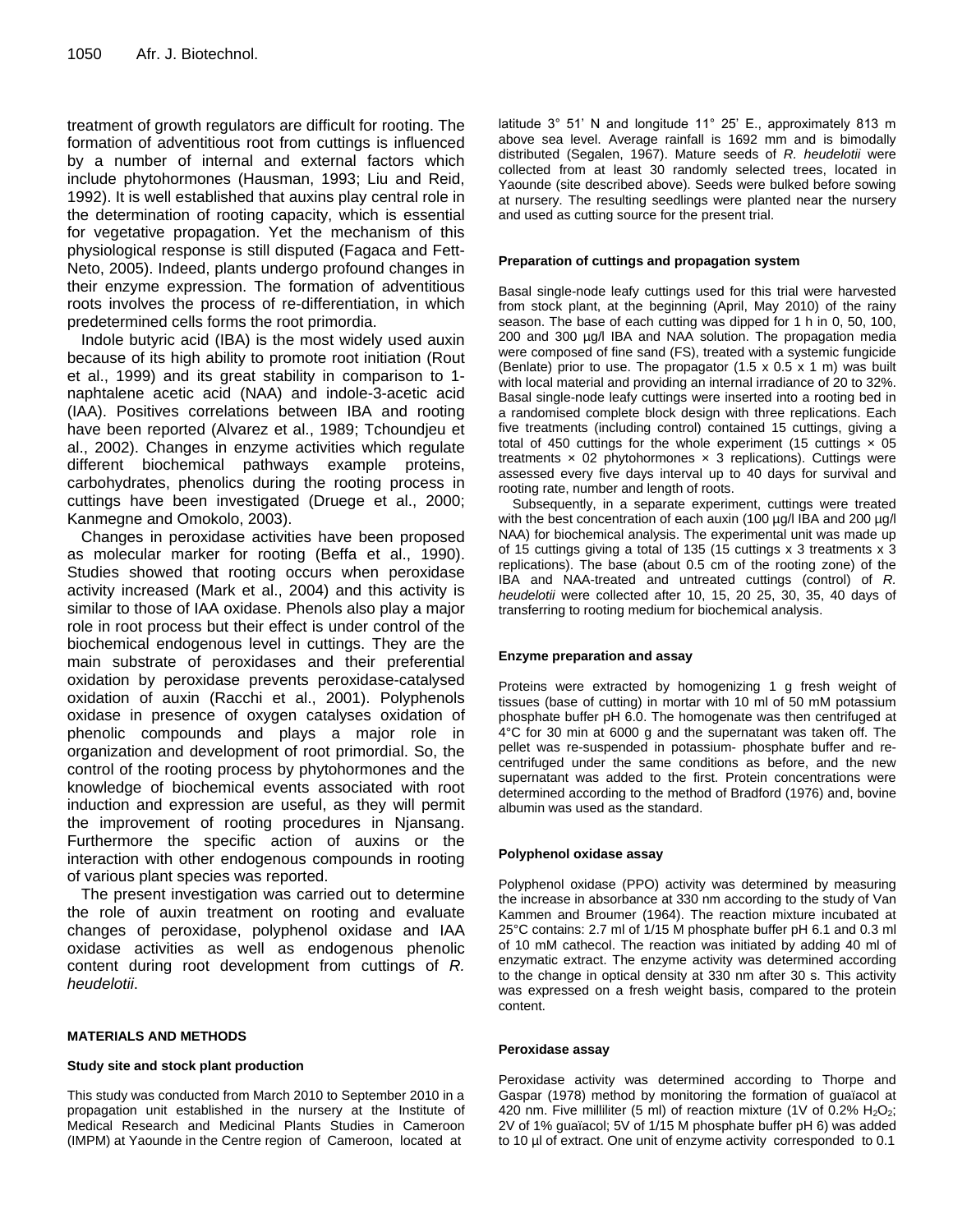is degraded per min, at 420 nm. Peroxidase activity was expressed on a fresh weight basis (unit  $g^{-1}$  FW).

#### **IAA oxidase assay**

Reaction mixture consisted of 100 mM  $MnCl<sub>2</sub>$ , 50 mM 2,4dichlorophenol (DCP), 320 mM IAA and 0.5 ml extract in 1/15 M potassium phosphate buffer (pH 6). The measurement of nonoxidized IAA was carried out with Salkowski reagent (2 ml) at 535 nm after 30 min at 25°C and the remaining IAA was calculated (Beffa et al., 1990). IAA oxidase activity was expressed in mg IAA destroyed after 30 min per fresh weight.

#### **Phenols extraction and assay**

Phenols were extracted by homogenizing 1 g tissue in 5 ml 80% methanol. The homogenate was then centrifuged for 20 min at 6000 g and the supernatant was collected. The pellet was resuspended in 3 ml of 80% methanol and re-centrifuged under the same conditions as before and the new supernatant was added to the first. The quantity of phenol was determined as described by Bray and Thorpe (1954) using Folin and Ciocalteu reagent. The reaction mixture contained 100 µl of extract, 2 ml distilled water, 200 µl Folin; 0.5 ml of 20%  $Na<sub>2</sub>CO<sub>3</sub>$ . The reaction mixture was incubated at 40°C for 20 min and absorbance read at 725 nm. Total phenol content was expressed as µg/mg of fresh weight.

## **RESULTS**

## **Effect of IBA and NAA on root formation**

Four concentrations of IBA and NAA (50, 100, 200 and 300 µg/l) were tested and compared to the control (Without phytohormone). The adventitious rooting was obtained in three distinctive stages: Induction, initiation and expression. Roots induction was observed after 10 days of culture but this process was preceded by callus development at the base of cutting (Figure 1A). Root primordium formation (Recognizable stage of development characterized by brown spots of the transverse section at the base of cutting) appeared by the 15th day and roots emerged from the basal part on the 20th day. Meanwhile, nodal cuttings treated with growth regulators showed higher response on rooting than those untreated (Figure 1B). This response was also higher within nodal cuttings pretreated with IBA than those pretreated with NAA (Figure 1C and D). Within 40 days, cuttings treated with different concentrations of IBA showed at 100 µg/l, maximum percentage of survival (80%) and rooting (80%) and maximum number of root per cutting (6.2); while maximum average length of root (8.3 cm) was obtained with 200 µg/l NAA treated cutting (Table 1). In contrast, untreated cuttings showed lower percentage of survival (53.3%) and rooting (50%), lower average number of root per cutting (2) and lower average length of root (1.4 cm) (Table 1). Compare to IBA, NAA is less efficient and the maximum percentage of survival (70%) and rooting (70%), maximum number of root per cutting (2.9) and maximum average length of root (8.3 cm) were obtained with 200 µg/l (Table 1).

## **Biochemical changes during rooting**

The biochemical studies were conducted from 10 to 40 days at every five days intervals during the rooting process. The adventitious rooting occurred in three distinct stages: induction (10 to 20 days), initiation (20 to 30 days) and expression (30 to 40 days). Polyphenols oxidase activity was investigated and compared to rooting ability. PPO activity started to increase both in auxin (IBA and NAA) and control cutting from the early period of growth and reached its maximum level during initiation stage. After that this activity was almost constant in control cutting while in 100 µg/l IBA or 200 µg/l NAA treated cutting, the activity decreased during expression stage of roots. The decrease was more pronounced in IBA treated than NAA treated cutting. Root formation in *R. heudelotii* cuttings was detected on the 20th days of culture (Figure 2).

The effect of auxin (IBA and NAA) was also reflected in peroxidase and IAA oxidase activities during roots formation. In the treated cuttings, peroxidase activity increased at the initiation stage during the first 20 days after the application of the root inducing treatment. After that, it continued to increase up to expression stage. IAA oxidase activity showed an opposite trend with decrease in initiation and expression stages. In the untreated cutting, peroxidase and IAA oxidase activities followed the same variations but at a lower level and one week later (Figures 3 and 4). These results also confirmed that IAA oxidase was not involved in root formation of *R. heudelotii*. In fact, its activity decreases from induction to initiation stage.

The effect of auxin (IBA and NAA) on phenol content of cutting was also investigated. As shown in Figure 5, phenol content significantly increased after auxin treatment particularly in initiation and expression stages and it is also correlated to polyphenol oxidase activity. In the control, phenolics gently increased over the induction stage, reached a peak on day 20 and then decreased.

## **DISCUSSION**

In the present study, effective rooting of *R. heudelotii* cuttings is achieved by the application of the growth regulator IBA. Similar results have been observed in *Eucalyptus saligma* and *Eucalyptus globules* (Fett-Neto et al., 2001) and *Prunus Africana* (Tchoundjeu et al., 2002). In general, auxins played an important role in the process of roots development. But compared to IBA, NAA showed poorer responses in the rooting of *R. heudelotii*. This is consistent with the result reported for *Camelia sinensis* (Rout, 2006). The efficiency of IBA can be explained by the fact that it is less toxic to plant than NAA, and acts as a precursor for endogenous IAA (Han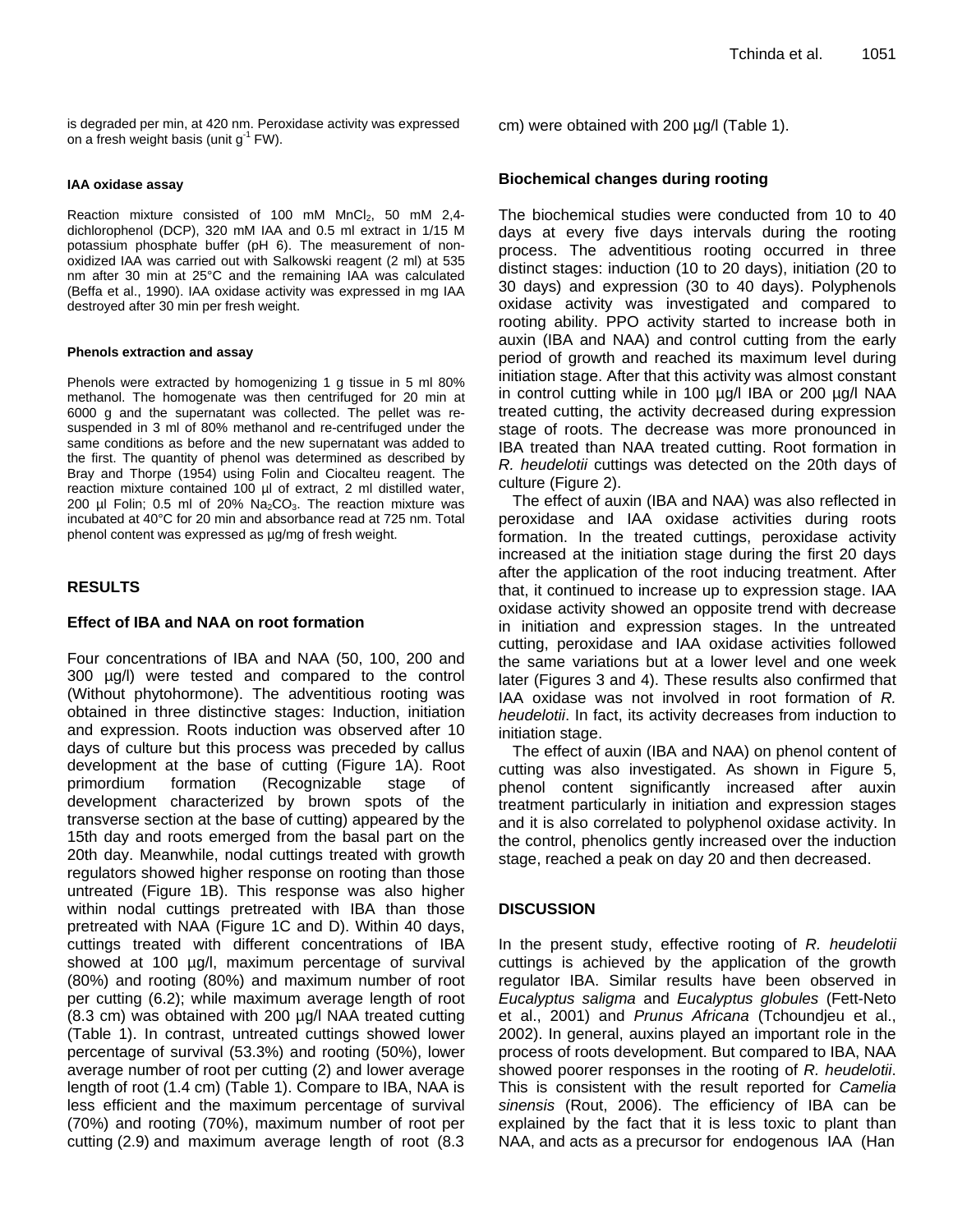

**Figure 1.** Morphology of *R. heudelotii* cuttings: (A) Single node cutting with a developed callus at the base, (B) Untreated single node cutting showing few leaves and poor root system, (C) Single node cuttings treated with 200 µg/l NAA showing poor root system and (D) Single node cuttings treated with 100 µg/l IBA showing the greatest number of leaves and roots.

et al., 2009).

The formation of adventitious roots from *in vitro* microcuttings of *R. heudelotii* has earlier been reported, but cuttings treated with nutrient solution without growth regulators did not show any response on root

development. However our results are contradictory, because rooting occurs in the absence of auxin treatment. This may be partially due to the size and physiological state of cuttings, as well as to the physical or chemical characteristics of the media used. In all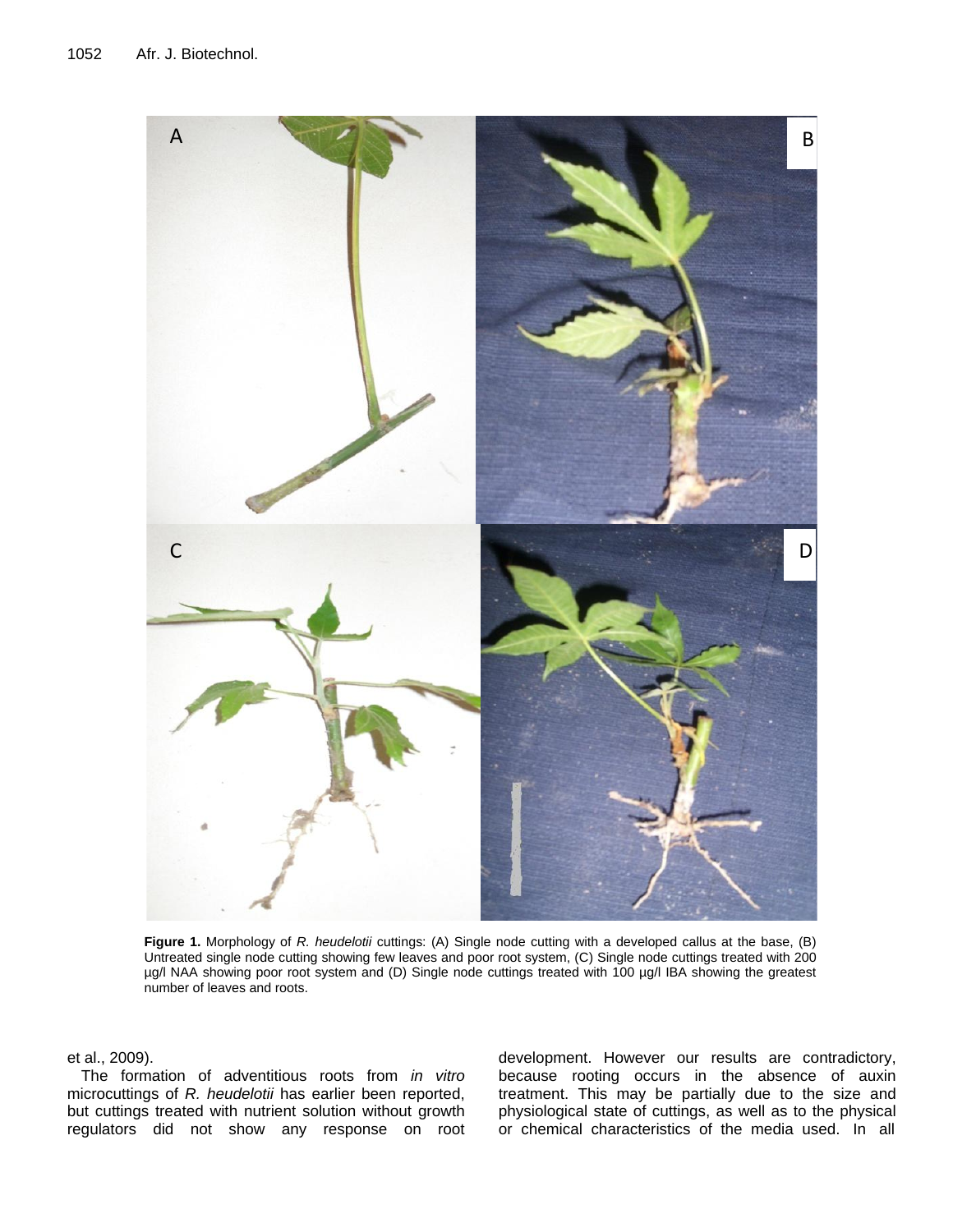| Different treatments (µg/l) |     | <b>Survival rate</b>        | <b>Rooting rate</b>         | <b>Number of root/cutting</b> | Average root length (cm)   |
|-----------------------------|-----|-----------------------------|-----------------------------|-------------------------------|----------------------------|
| <b>IBA</b>                  | 50  | $53.3 \pm 3.6^a$            | $50.0 \pm 2.1^a$            | $2.6 \pm 0.2^b$               | $2.4 \pm 2.0^a$            |
|                             | 100 | $80.0 \pm 3.0^e$            | $80.0 \pm 3.0^e$            | $6.2 \pm 0.9^d$               | $7.2 \pm 2.6^{\circ}$      |
|                             | 200 | $66.6 \pm 2.1^{\circ}$      | $66.6 \pm 2.1^{\circ}$      | $4.0 \pm 0.6^{\circ}$         | $6.6 \pm 1.5^b$            |
|                             | 300 | $55.0 \pm 1.2^a$            | 55.0 $\pm$ 1.2 <sup>b</sup> | $3.2 \pm 0.2^c$               | $3.1 \pm 1.3^a$            |
| <b>NAA</b>                  | 50  | $55.0 \pm 1.9^a$            | $55.0 \pm 1.9^b$            | $2.1 \pm 0.2^b$               | $6.6 \pm 1.7^b$            |
|                             | 100 | $66.6 \pm 2.4^c$            | $70.0 \pm 3.8$ <sup>d</sup> | $2.8 \pm 0.3^b$               | $8.1 \pm 2.6^{\circ}$      |
|                             | 200 | $70.0 \pm 4.1$ <sup>d</sup> | $70.0 \pm 4.1$ <sup>d</sup> | $2.9 \pm 0.6^{b}$             | $8.3 \pm 3.1^{\circ}$      |
|                             | 300 | $60.0 \pm 3.4^b$            | $56.6 \pm 1.8^b$            | $1.3 \pm 0.3^a$               | 7.1 $\pm$ 1.8 <sup>b</sup> |
| Control                     | 0   | $53.3 \pm 3.3^a$            | $50.0 \pm 3.1^a$            | $2.0 \pm 0.1^b$               | $1.4 \pm 2.0^{\text{a}}$   |

**Table 1.** Effect of IBA or NAA concentrations on the formation of adventitious roots of *R. heudelotii* cuttings.

Means having the same letter in a column were not significantly different by Duncan's multiple comparison test ( $p < 0.05$ ).



**Figure 2.** Changes of polyphenoloxidase activity in different time period of root development from nodal cuttings of *R. heudelotii* pretreated with IBA or NAA. Values are means ± SE.

cases, these results emphasized the needs to study biochemical changes during rooting in *R. heudelotii* cuttings.

Biochemical studies showed that there was relationship between PPO activity and the formation of rooting. Many results have been reported about the role of PPO on rooting tissues. Qaddoury and Amssa (2003) showed that PPO is effective for auxin oxidation during root development. Elevated auxin (IBA) concentration is required during the initiation stage but during the expression (root emergence) stage, the phytohormone becomes inhibitory. This pattern has been observed in many plant species. In addition, auxin oxidation by PPO is involved in regulating the synthesis of phenolic

precursors needed for lignin biosynthesis during root differentiation (Haissig, 1986). Contrary to PPO, IAA oxidase was not involved in root formation of *R. heudelotii*. These results differed from those of many authors in that the drop of IAA oxidase activity might correspond to the rise in endogenous IAA level (Caboni et al., 1997). This suggests that the reduction of IAA oxidase may be necessary for adventitious root formation. Mato et al. (1985) as in our experiment did not find significant changes of IAA oxidase in treated and untreated cutting. Phenolics analyses suggest that they might play important role for induction of adventitious root formation. These compounds are very heterogeneous group of substances, interacting with intra and interce-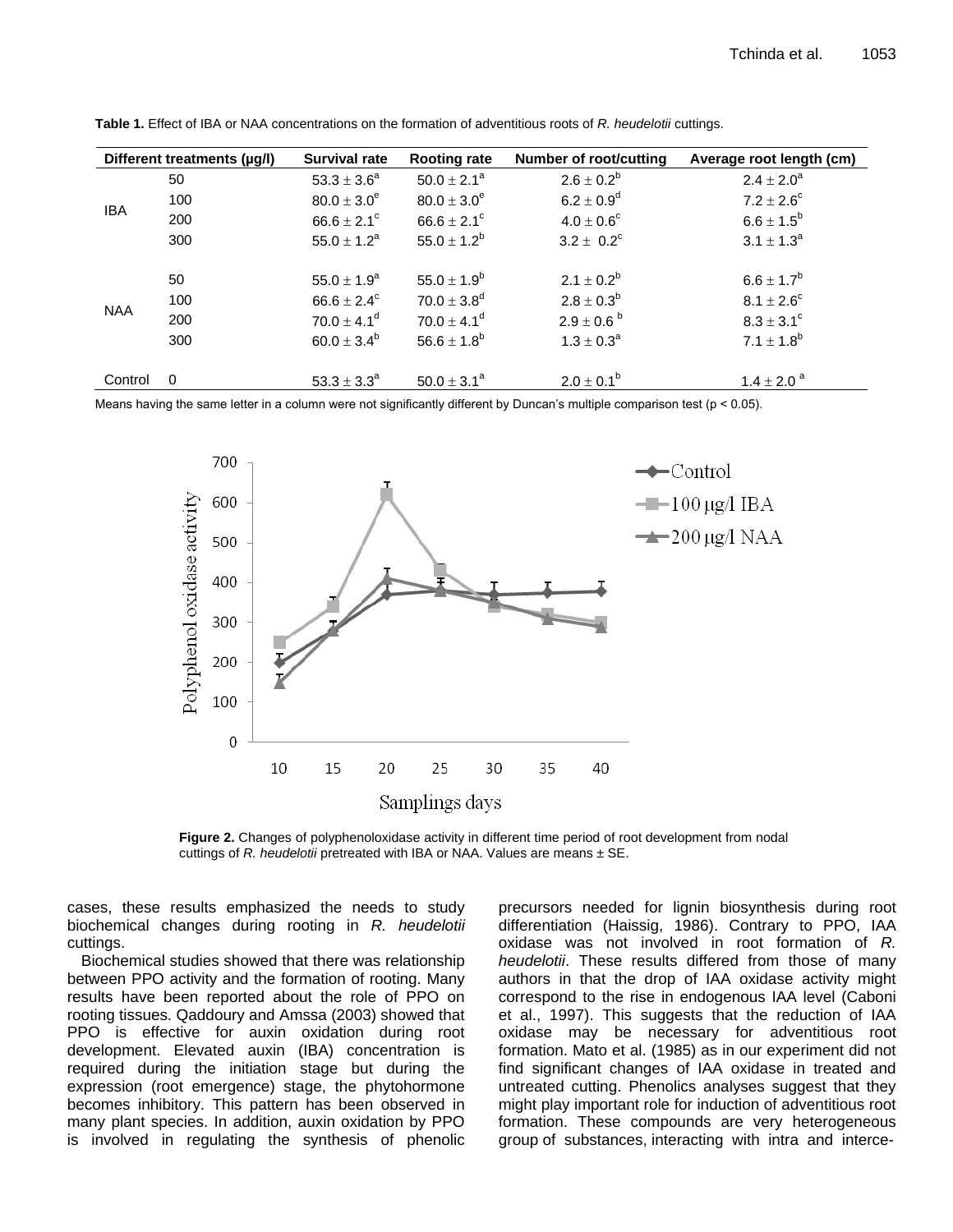

**Figure 3.** Changes of peroxidase activity in different time period of root development from nodal cuttings of *R. heudelotii* pretreated with IBA or NAA. Values are means ± SE.



**Figure 4.** Changes of IAA oxidase activity in different time period of root development from nodal cuttings of *R. heudelotii* pretreated with IBA or NAA. Values are means ± SE.

cellular processes, example, with auxin metabolism (De klerk et al., 1997). The phenolics are used in woody plants to differentiate between juvenile and adult phases and thus serve as a marker for the ability to root formation (Rout, 2006). In this experiment, phenolics which are the main substrate of peroxidase were probably involved in their oxidation which promotes lignifications process due to wounding. In the past, De Klerk et al. (1999) indicated that wounding related compounds and successive application of auxins lead to

higher percentage of rooting.

In conclusion, IBA treatment is more favorable for adventitious root formation in single node cuttings of *R. heudelotii*. This rooting process is correlated to changes of endogenous biochemical parameters. Among all these parameters, the more distinct between IBA or NAAtreated and control cutting were total phenolic content (higher in rooting cutting during initiation and expression stage) and polyphenol oxidase (involved in regulating the synthesis of phenolic precursors and whose activity was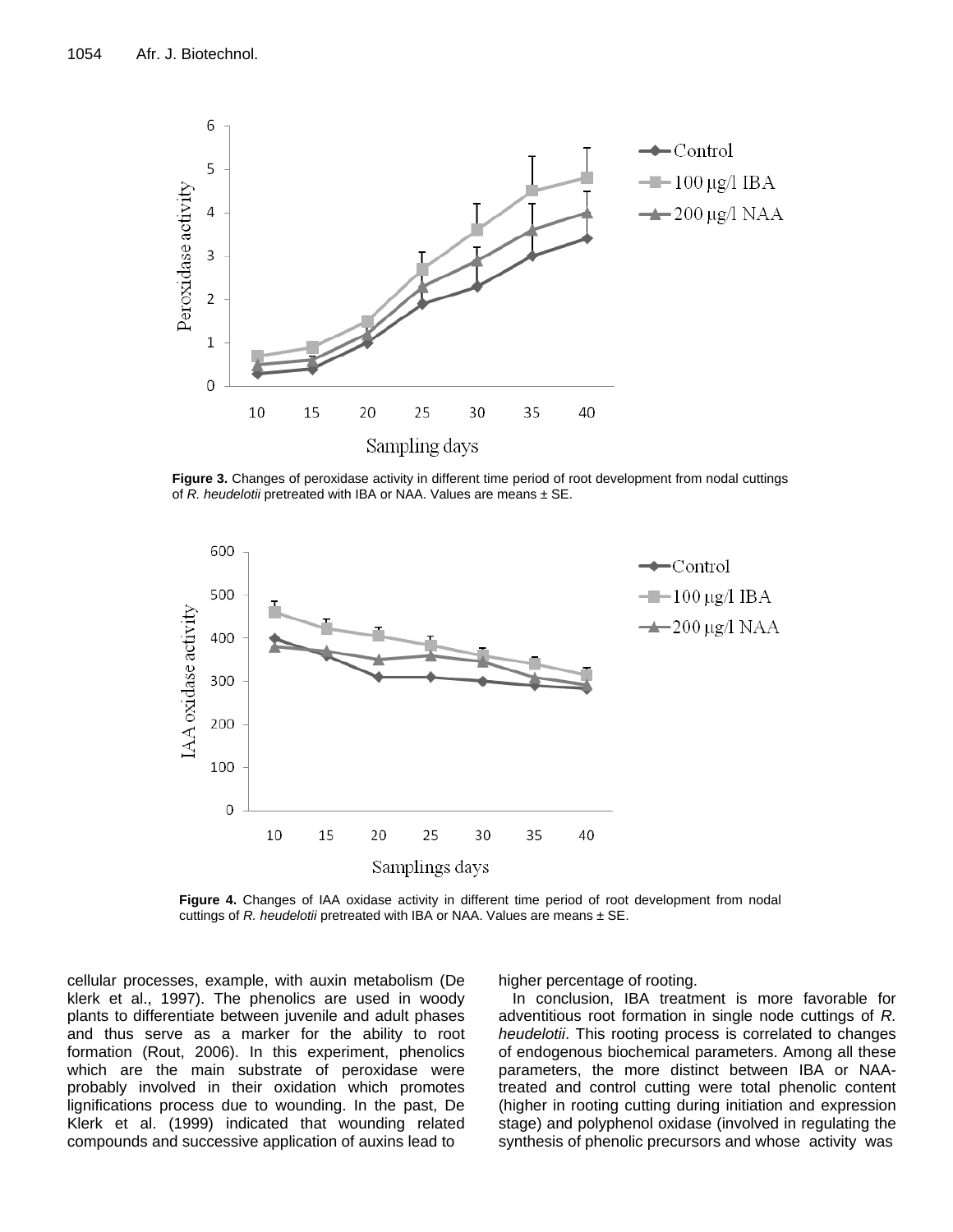

**Figure 5.** Total phenol content in different time period of root development from nodal cuttings of *R. heudelotii* pretreated with IBA or NAA. Values are means ± SE.

higher in rooting cutting during the initiation phase). Phenolics which are the main substrate of peroxidase were involved in their stimulation and may influence the emergence of roots from nodal cuttings of *R. heudelotii*. Futures studies should examine the validity of these results by better characterizing root ability of various accessions of *R. heudelotii*.

## **ACKNOWLEDGEMENT**

This research was supported by the International Foundation for Sciences (IFS), Sweden, through Grant N°: D/4365 received by Dr. Nehemie DONFAGSITELI TCHINDA.

#### **REFERENCES**

- Aeshbacher RA, Schiefelbein JW, Benfey PN (1994). The genetic and molecular basis of root development. Annu. Rev. Plant Physiol. Plant Mol. Biol. 45:25-45.
- Alvarez R, Nissen SJ, Sutter EG (1989). Relationship between indol-3 acetic acid levels in apple (*Malus pumila* Mill.) rootstocks cultured in vitro and adventitious root formation in the presence of indol-3-butyric acid. Plant Physiol. 89:439-443.
- Beffa R, Martin HV, Pilet PE (1990). *In vitro* oxidation of indole-3-acetic acid by soluble auxin oxidases and peroxidases from maize roots. Plant Physiol. 94:485-491.
- Bradford MM (1976). A rapid and sensitive method for the quantitative of microgram quantities of protein utilizing the principle of protein-Dye binding. Ann. Biochem. 2:248-254.
- Bray HG, Thorpe WV (1954). Analysis of phenolic compounds of interest in metabolism. In: Glick, D. (Ed.), Methods of biochemical analysis, Vol 1. Interscience Publisher, New York, pp. 27-52.
- Caboni E, Tonelli MG, Lauri P, Iacovacci P, Kevers C, Damiano C, Garpar T (1997). Biochemical aspects of almond microcuttings

related to *in vitro* rooting ability. Biol. Plantar. 39:91-97.

- De Klerk GJ, Arnholdt-Schmitt B, Lieberei R, Neumann KH (1997). Regeneration of roots, shoots and embryos: physiological, biochemical and molecular aspects. Biol. Plantar. 39:53-66.
- De Klerk GJ, Krieven WVD, Jong JC (1999). The formation of adventitious roots: new concepts, new possibilities. *In vitro* Cell Dev. Biol. Plant. 35:189-199.
- Druege U, Zerche KR, Ernesrt M (2000). Relationship between nitrogen status, carbohydrate distribution and subsequent rooting of Chrysanthemum cuttings as affected by nitrogen supply and coldstorage. Ann. Bot. 85:697-701.
- Fagaca CM, Fett-Neto AG (2005). Role of auxin and its modulators in the adventitious rooting of *Eucalyptus* sp*.* differing in recalcitrance. Plant Growth Reg. 45:1-10.
- Fett-Neto AG, Fett PS, Goulart LWV, Termignoni RR, Ferreira AG (2001). Distinct effect of auxin and light on adventitious root development in *Eucalyptus saligma* and *Eucalyptus globules*. Tree Physiol. 21:457-464.
- Franzel S, Jaenicke H, Janssen W (1996). Choosing the right trees: setting priorities for multipurpose tree improvement. ISNAR Research Report N°. 8. The Hague: International Service for National Agricultural Research.
- Haissig BE (1986). Metabolic processes in adventitious rooting of cuttings. In: Jackson, M.B. (Ed.), New root formation in plants and cuttings. Martinus Nijhoff Publisher, Dordrecht, pp. 141-189.
- Han H, Zhang S, Sun X (2009). A review on the molecular mechanism of plant rooting modulated by auxin. Afr. J. Biotechnol. 8:348-353.
- Hausman JF (1993). Changes in peroxidase activity, auxin level and ethylene production during root formation by poplar shoots raised in vitro. Plant Growth Regul. 13:263-268.
- Kanmegne G, Omokolo ND (2003). Changes in phenol content and peroxidase activity during in vitro organogenesis in *Xanthosoma sagittifolium* L. Plant Growth Regul. 40:53-57.
- Liu JH, Reid DM (1992). Adventitious rooting in hypocotyls of sunflower (*Helianthus annus*) seedlings IV. The role of changes in endogenous free and conjugated indol-3-acetic acid. Physiol. Plant 86:285-292.
- Mark A, Bernard D, Kristen S, Fawzi AR (2004). Oxidases, peroxidases and nitrogen peroxide: The suberin connection. Phytochem. Rev. 3:113-126.
- Mato MC, Vasqueez A, Gesto MDV (1985). Treatment of bean cutting by chesnut extracts during rooting modifies their IAA-oxidase activity.